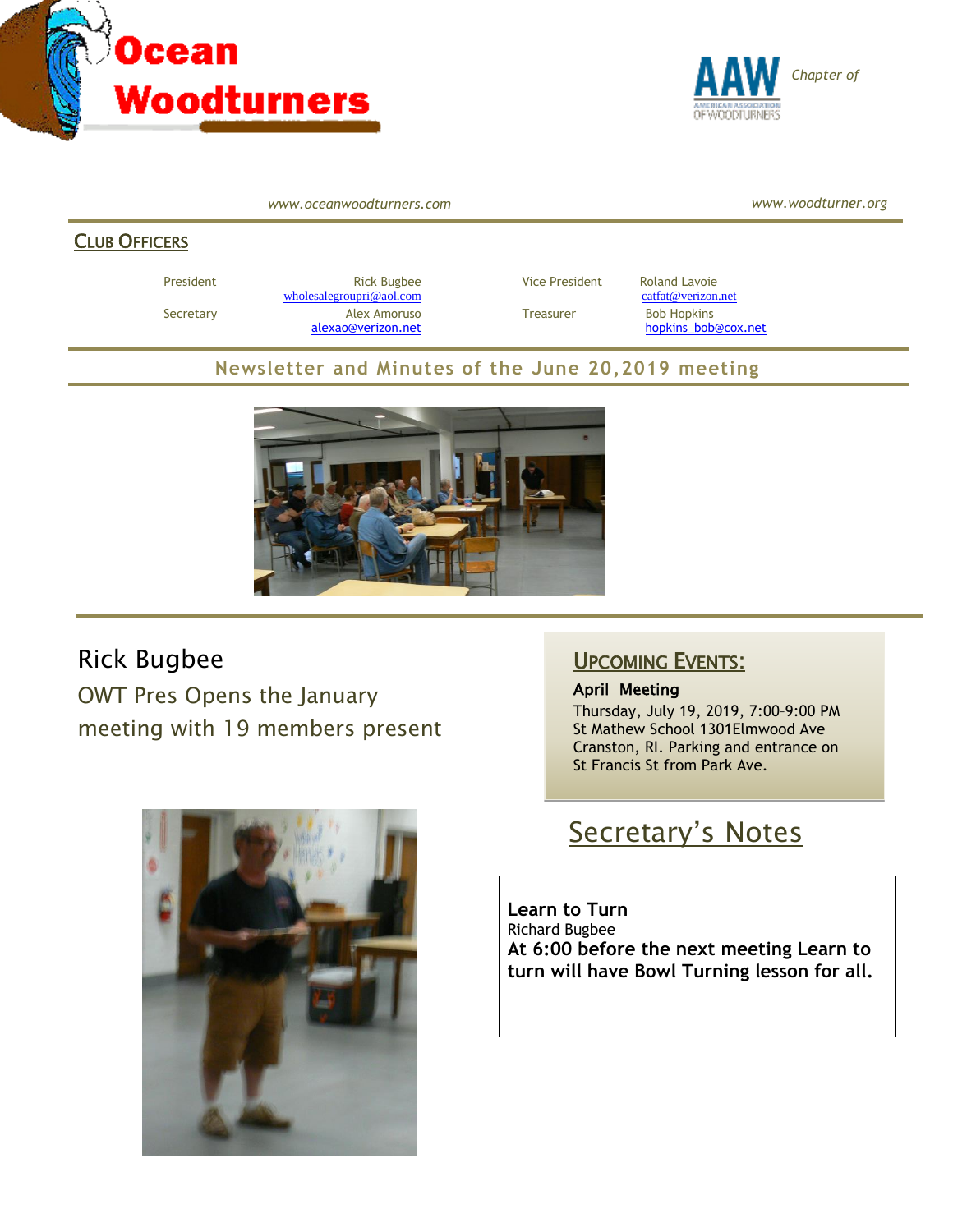DEMO



**Mike Murry Spindle Turning**

# Meeting Minutes

Rick opened the meeting with 19 members Treasurer's Report Gen Fund \$2749.57 Camera Fund \$585.49 Total \$3335.06

Committee Reports.

| <b>Program Committee:</b>     | No report |
|-------------------------------|-----------|
| <b>Outreach Committee:</b>    | No report |
| <b>Fundraising Committee:</b> | No report |

Turn and Learn -  $6 - 7$  before next meeting

# Treasures notes

Bob Hopkins

You can pay your dues directly from the website at <http://www.oceanwoodturners.com/dues.cfm> Dues: Club dues are \$25 annually. For members who wish to have a printed Newsletter mailed to them monthly, there is an annual charge of \$5 to cover postage, payable with club dues. All payments should be mailed to:

Bob Hopkins, 48 Tilbury Drive, Bristol, RI 02809 Anyone interested in helping out at WATER FIRE call Bob Show and Tell

### Alex Amoruso

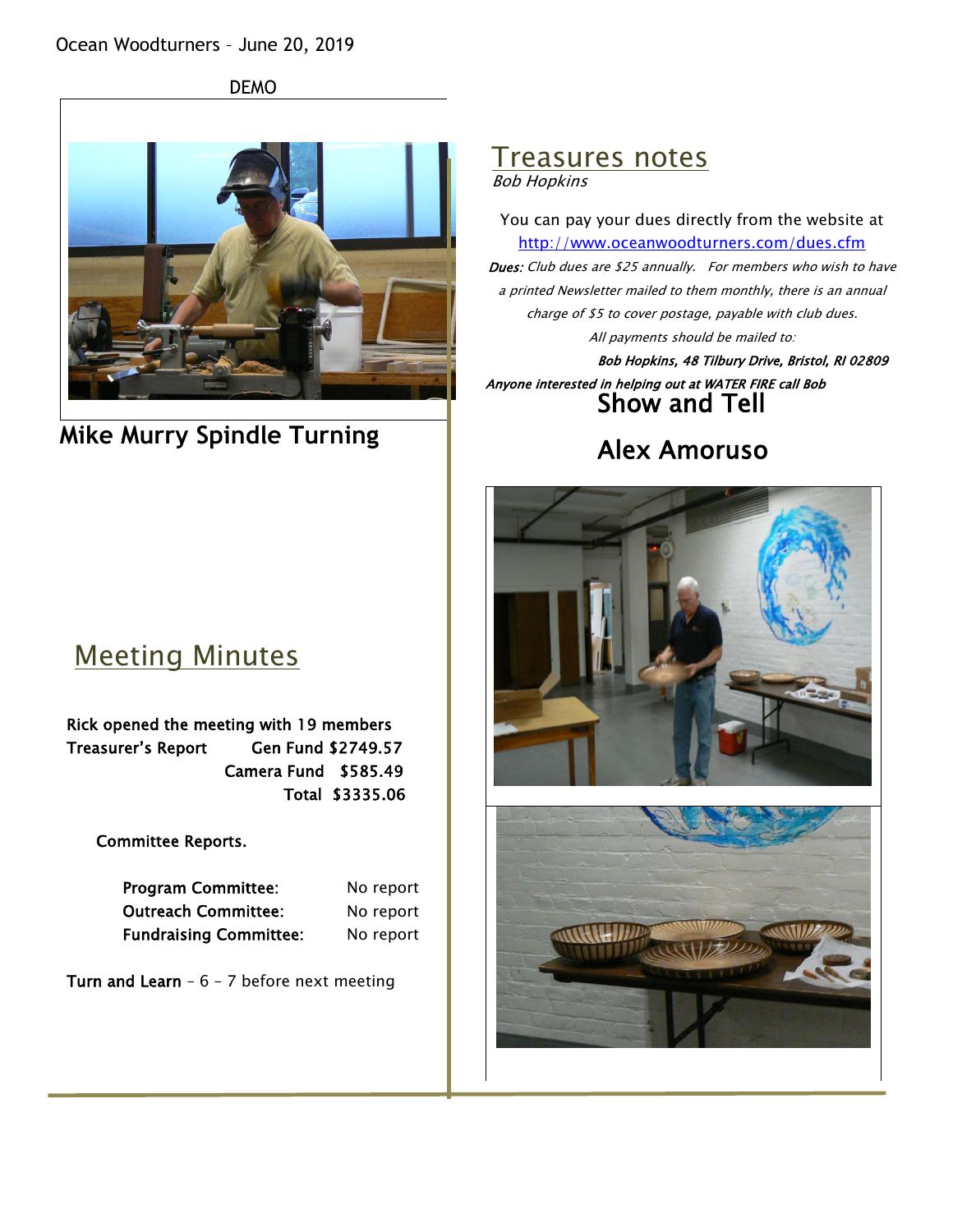Ocean Woodturners –June20, 2019

### Show and Tell



 **Dan Dragon**



**Chris Rowe Mike Cotton**